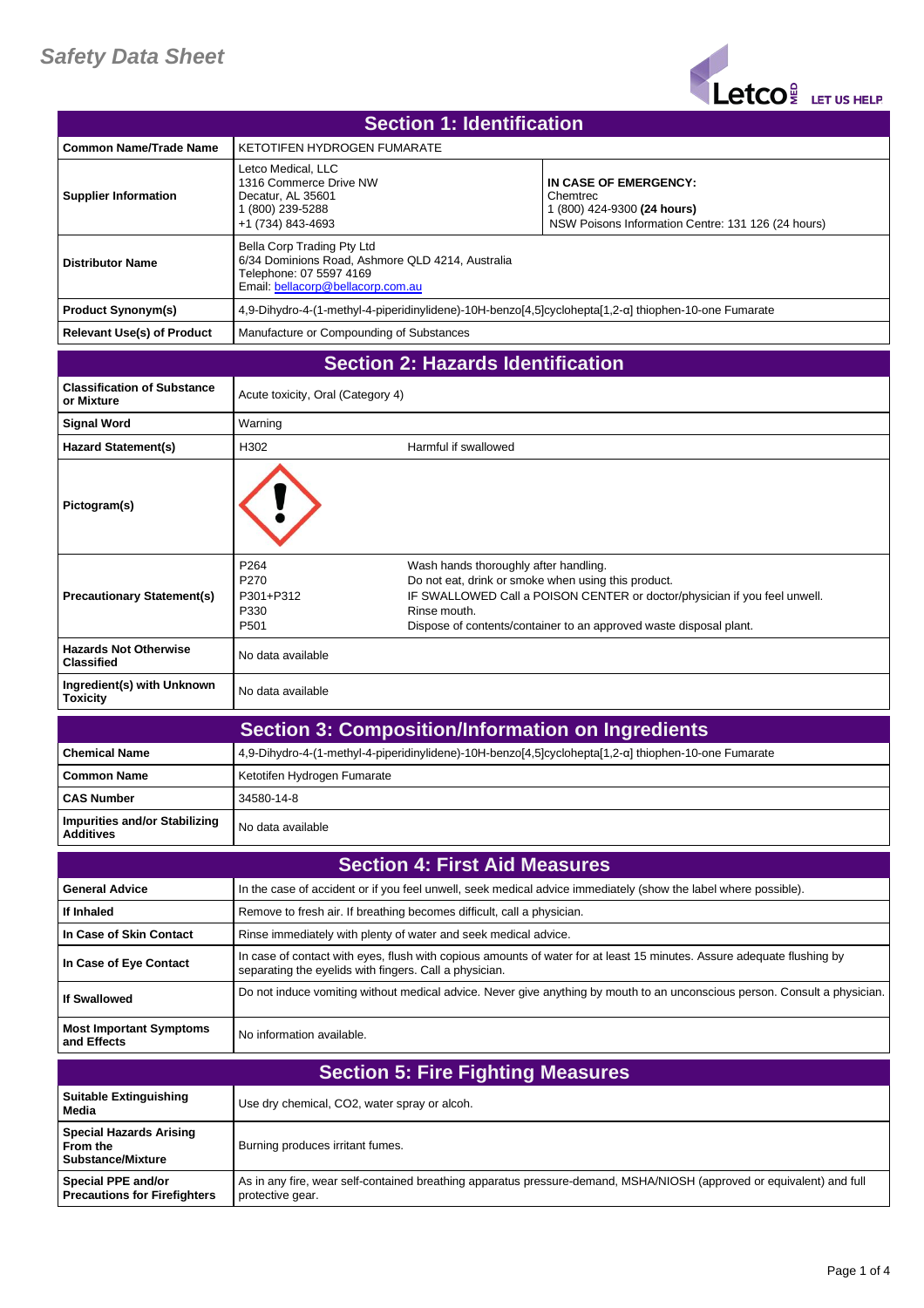| <b>Section 6: Accidental Release Measures</b>                                                  |                                                            |
|------------------------------------------------------------------------------------------------|------------------------------------------------------------|
| <b>Personal Precautions,</b><br><b>Protective Equipment and</b><br><b>Emergency Procedures</b> | Use personal protective equipment.                         |
| <b>Methods and Materials</b><br><b>Used for Containment</b>                                    | Prevent product from entering drains.                      |
| <b>Cleanup Procedures</b>                                                                      | Sweep up and shovel into suitable containers for disposal. |

| <b>Section 7: Handling and Storage</b>  |                                                                                                                                                                                                                                                                     |  |
|-----------------------------------------|---------------------------------------------------------------------------------------------------------------------------------------------------------------------------------------------------------------------------------------------------------------------|--|
| <b>Precautions for Safe</b><br>Handling | Use only in area provided with appropriate exhaust ventilation. Wear personal protective equipment.                                                                                                                                                                 |  |
| <b>Conditions for Safe Storage</b>      | Store in cool place. Keep container tightly closed in a dry and well-ventilated place. Incompatible Products: Oxidizing and<br>spontaneously flammable products. Storage: Store in cool place. Keep container tightly closed in a dry and well-ventilated<br>place. |  |

| <b>Section 8: Exposure Controls/Personal Protection</b>                 |                                                                                                                                                                                                                                                                                                                                                                                                                                                               |  |
|-------------------------------------------------------------------------|---------------------------------------------------------------------------------------------------------------------------------------------------------------------------------------------------------------------------------------------------------------------------------------------------------------------------------------------------------------------------------------------------------------------------------------------------------------|--|
| <b>Components with</b><br><b>Workplace Control</b><br><b>Parameters</b> | No data available                                                                                                                                                                                                                                                                                                                                                                                                                                             |  |
| <b>Appropriate Engineering</b><br><b>Controls</b>                       | Handle in accordance with good industrial hygiene and safety practice. Wash hands before breaks and at the end of workday.                                                                                                                                                                                                                                                                                                                                    |  |
| <b>PPE - Eye/Face Protection</b>                                        | Safety glasses with side-shields conforming to EN166 Use equipment for eye protection tested and approved under<br>appropriate government standards such as NIOSH (US) or EN 166(EU).                                                                                                                                                                                                                                                                         |  |
| <b>PPE - Skin Protection</b>                                            | Handle with gloves. Gloves must be inspected prior to use. Use proper glove removal technique (without touching<br>glove's outer surface) to avoid skin contact with this product. Dispose of contaminated gloves after use in accordance with<br>applicable laws and good laboratory practices. Wash and dry hands. The selected protective gloves have to satisfy the<br>specifications of EU Directive 89/686/EEC and the standard EN 374 derived from it. |  |
| <b>PPE - Body Protection</b>                                            | Complete suit protecting against chemicals. The type of protective equipment must be selected according to the concentration<br>and amount of the dangerous substance at the specific workplace.                                                                                                                                                                                                                                                              |  |
| <b>PPE - Respiratory</b><br><b>Protection</b>                           | For nuisance exposures use type P95 (US) or type P1 (EU EN 143) particle respirator. For higher level protection use type<br>OV/AG/P99 (US) or type ABEK-P2 (EU EN 143) respirator cartridges. Use respirators and components tested and approved<br>under appropriate government standards such as NIOSH (US) or CEN (EU).                                                                                                                                   |  |

| <b>Section 9: Physical and Chemical Properties</b>       |                                                                                                              |  |
|----------------------------------------------------------|--------------------------------------------------------------------------------------------------------------|--|
| Appearance                                               | White to brownish-yellow, fine, crystalline powder.                                                          |  |
| <b>Upper/Lower Flammability</b><br>or Explosive Limits   | No data available                                                                                            |  |
| Odor                                                     | No data available                                                                                            |  |
| <b>Vapor Pressure</b>                                    | No data available                                                                                            |  |
| <b>Odor Threshold</b>                                    | No data available                                                                                            |  |
| <b>Vapor Density</b>                                     | No data available                                                                                            |  |
| pH                                                       | No data available                                                                                            |  |
| <b>Relative Density</b>                                  | No data available                                                                                            |  |
| <b>Melting Point/Freezing</b><br>Point                   | No data available                                                                                            |  |
| <b>Solubility</b>                                        | Practically insoluble in water. Soluble in acetone and in methylene chloride, sparingly soluble in methanol. |  |
| <b>Initial Boiling Point and</b><br><b>Boiling Range</b> | No data available                                                                                            |  |
| <b>Flash Point</b>                                       | No data available                                                                                            |  |
| <b>Evaporation Rate</b>                                  | No data available                                                                                            |  |
| <b>Flammability (Solid, Gas)</b>                         | No data available                                                                                            |  |
| <b>Partition Coefficient</b>                             | No data available                                                                                            |  |
| <b>Auto-Ignition Temperature</b>                         | No data available                                                                                            |  |
| Decomposition<br><b>Temperature</b>                      | No data available                                                                                            |  |
| <b>Viscosity</b>                                         | No data available                                                                                            |  |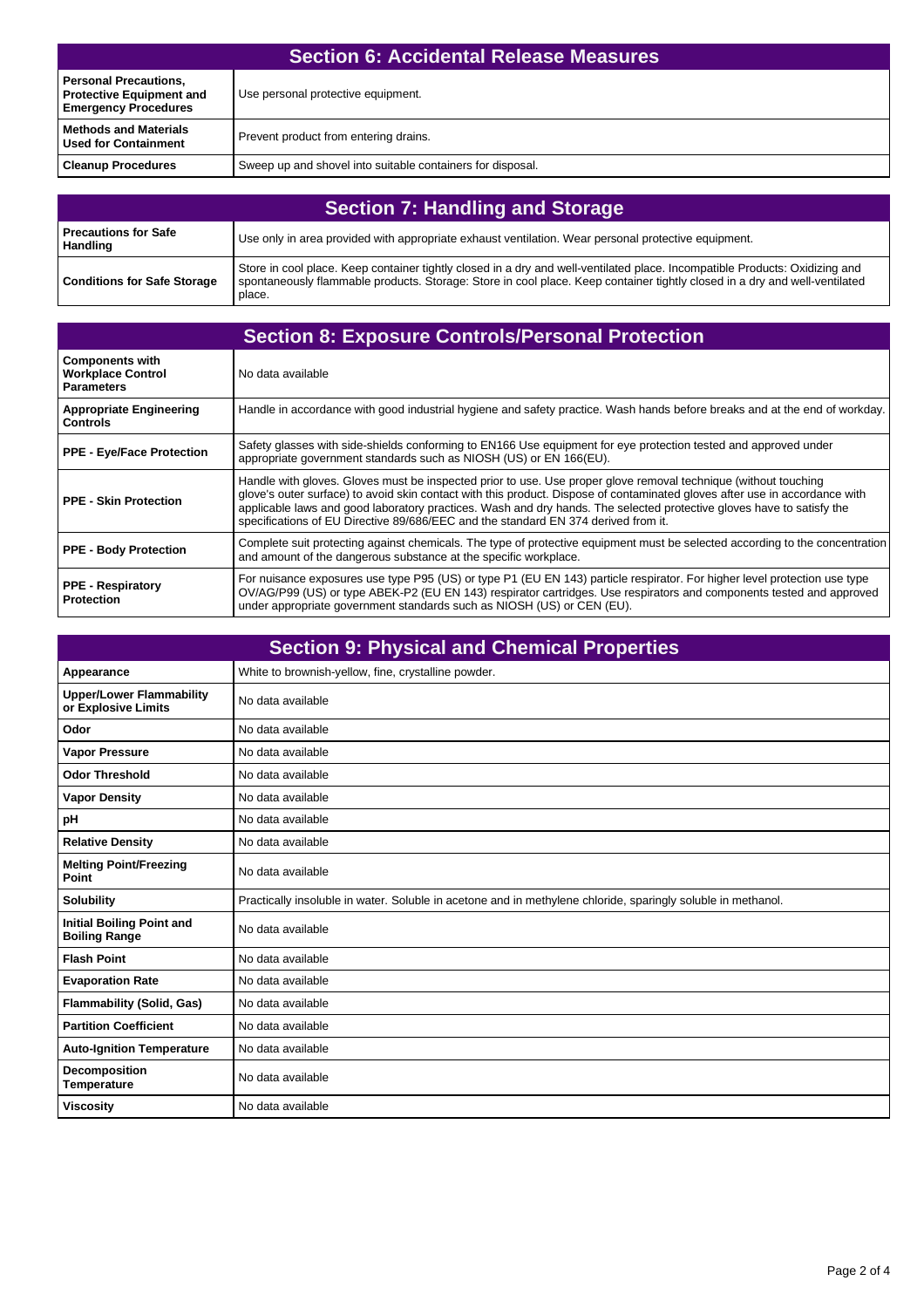| <b>Section 10: Stability and Reactivity</b>         |                                                                                                                                           |  |
|-----------------------------------------------------|-------------------------------------------------------------------------------------------------------------------------------------------|--|
| Reactivity                                          | Stable under recommended storage conditions.                                                                                              |  |
| <b>Chemical Stability</b>                           | Stable under recommended storage conditions.                                                                                              |  |
| <b>Possibility of Hazardous</b><br><b>Reactions</b> | Polymerization: None under normal processing. Hazardous Decomposition Products: Nitrogen oxides (NOx) / ammonia /<br>CN-, Sulphur oxides. |  |
| <b>Conditions to Avoid</b>                          | Exposure to air or moisture over prolonged periods.                                                                                       |  |
| <b>Incompatible Materials</b>                       | Strong oxidizing agents.                                                                                                                  |  |
| <b>Hazardous Decomposition</b><br><b>Products</b>   | Hazardous Decomposition Products: Nitrogen oxides (NOx) / ammonia / CN-, Sulphur oxides.                                                  |  |

| <b>Section 11: Toxicological Information</b>                                  |                                                                                                                                                                                                                                                                                                                                                                                           |  |
|-------------------------------------------------------------------------------|-------------------------------------------------------------------------------------------------------------------------------------------------------------------------------------------------------------------------------------------------------------------------------------------------------------------------------------------------------------------------------------------|--|
| <b>Acute Toxicity - LD50 Oral</b>                                             | Oral Rat: LD 50: 360 mg/kg RTECS Chronic Toxicity: Chronic exposure may cause nausea and vomiting, higher<br>exposure causes unconsciousness. Local Effects: Symptoms of overexposure may be headache, dizziness, tiredness,<br>nausea and vomiting. Specific Effects: May include moderate to severe erythema (redness) and moderate edema (raised<br>skin), nausea, vomiting, headache. |  |
| <b>Acute Toxicity - Inhalation</b>                                            | No data available                                                                                                                                                                                                                                                                                                                                                                         |  |
| <b>Acute Toxicity - Dermal</b>                                                | No data available                                                                                                                                                                                                                                                                                                                                                                         |  |
| <b>Acute Toxicity - Eye</b>                                                   | No data available                                                                                                                                                                                                                                                                                                                                                                         |  |
| <b>Skin Corrosion/Irritation</b>                                              | No data available                                                                                                                                                                                                                                                                                                                                                                         |  |
| <b>Serious Eye</b><br>Damage/Irritation                                       | No data available                                                                                                                                                                                                                                                                                                                                                                         |  |
| <b>Respiratory or Skin</b><br><b>Sensitization</b>                            | No data available                                                                                                                                                                                                                                                                                                                                                                         |  |
| <b>Germ Cell Mutagenicity</b>                                                 | No data available                                                                                                                                                                                                                                                                                                                                                                         |  |
| <b>Carcinogenicity IARC</b>                                                   | No data available                                                                                                                                                                                                                                                                                                                                                                         |  |
| <b>Carcinogenicity ACGIH</b>                                                  | No data available                                                                                                                                                                                                                                                                                                                                                                         |  |
| <b>Carcinogenicity NTP</b>                                                    | No data available                                                                                                                                                                                                                                                                                                                                                                         |  |
| <b>Carcinogenicity OSHA</b>                                                   | No data available                                                                                                                                                                                                                                                                                                                                                                         |  |
| <b>Reproductive Toxicity</b>                                                  | No data available                                                                                                                                                                                                                                                                                                                                                                         |  |
| <b>Specific Target Organ</b><br><b>Toxicity - Single Exposure</b>             | No data available                                                                                                                                                                                                                                                                                                                                                                         |  |
| <b>Specific Target Organ</b><br><b>Toxicity - Repeated</b><br><b>Exposure</b> | No data available                                                                                                                                                                                                                                                                                                                                                                         |  |
| <b>Aspiration Hazard</b>                                                      | No data available                                                                                                                                                                                                                                                                                                                                                                         |  |

| <b>Section 12: Ecological Information</b> |                                                                 |  |
|-------------------------------------------|-----------------------------------------------------------------|--|
| <b>Toxicity</b>                           | May cause long-term adverse effects in the aquatic environment. |  |
| l Persistence and<br>Degradability        | No data available                                               |  |
| Bio-accumulative Potential                | No data available                                               |  |
| Mobility in Soil                          | No data available                                               |  |
| Other Adverse Effects                     | No data available                                               |  |

| <b>Section 13: Disposal Considerations</b>              |                                                                                                                                                                                                                                                                                                                                                                                                                                        |  |
|---------------------------------------------------------|----------------------------------------------------------------------------------------------------------------------------------------------------------------------------------------------------------------------------------------------------------------------------------------------------------------------------------------------------------------------------------------------------------------------------------------|--|
| <b>Waste Treatment Methods</b><br>Product               | Waste from Residues / Unused Products: Waste disposal must be in accordance with appropriate Federal, State, and local<br>regulations. This product, if unaltered by use, may be disposed of by treatment at a permitted facility or as advised by your<br>local hazardous waste regulatory authority. Residue from fires extinguished with this material may be hazardous.<br>Contaminated Packaging: Do not re-use empty containers. |  |
| <b>Waste Treatment Methods</b><br>Packaging             | Contaminated Packaging: Do not re-use empty containers.                                                                                                                                                                                                                                                                                                                                                                                |  |
| <b>Special Precautions Landfill</b><br>or Incinerations | No data available                                                                                                                                                                                                                                                                                                                                                                                                                      |  |
| <b>Other Information</b>                                | No data available                                                                                                                                                                                                                                                                                                                                                                                                                      |  |